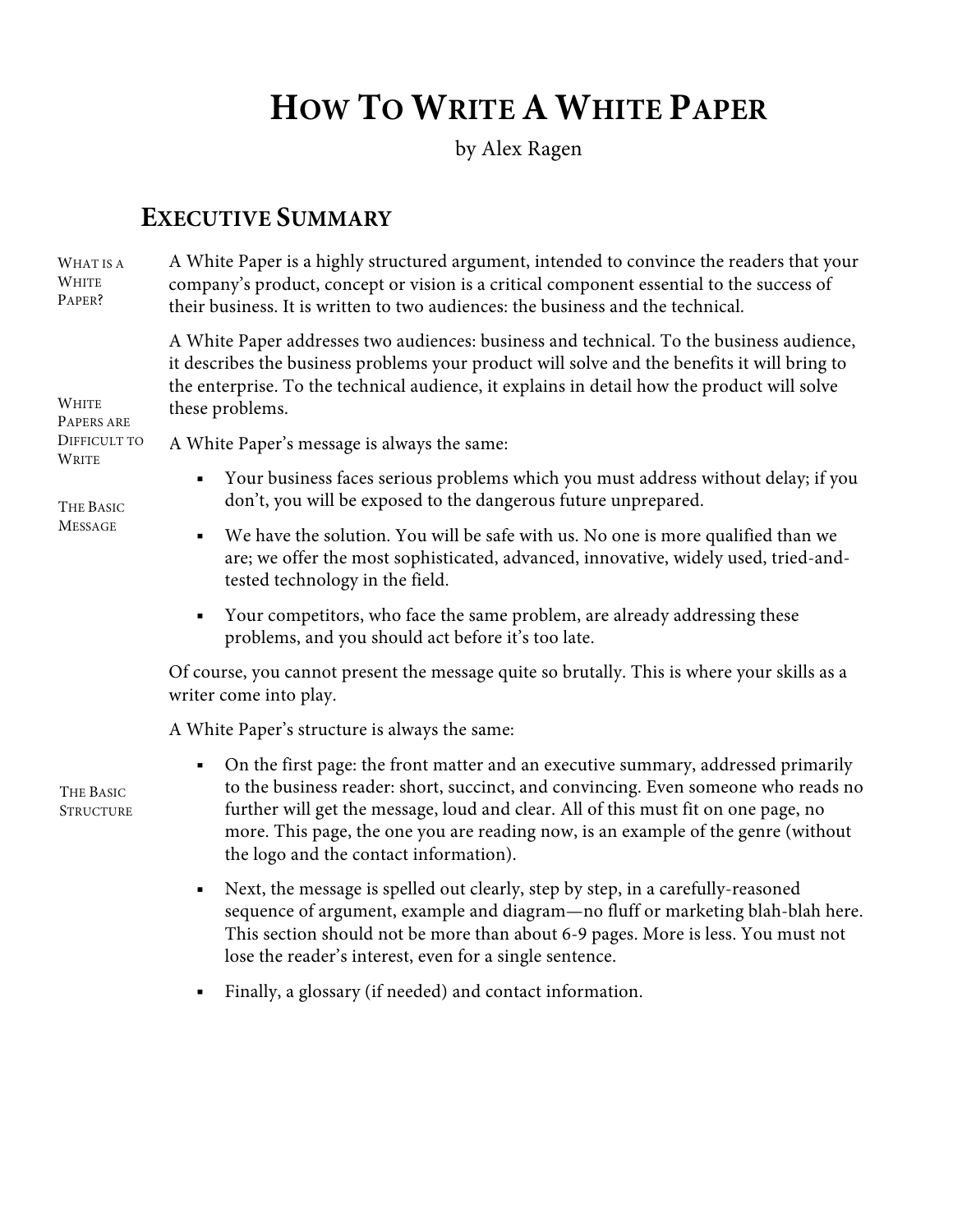# **OVERVIEW**

A White Paper is a highly structured argument, intended to convince the reader that your company's product, concept, and vision are critical components essential to the success of their business.

A White Paper is written to two audiences—technical and business—and has to walk the thin line between their widely divergent attention spans and capacities to absorb "hard" information. Writing a White Paper is usually more difficult than writing a User Guide.

A White Paper is different from a User Guide in many ways:

WHITE PAPERS ARE DIFFICULT TO WRITE

WHAT IS A WHITE PAPER?

■ A User Guide is allowed to be boring, but a White Paper is not.

Your readers are highly motivated to read a User Guide because they have a task before them that they do not know how to accomplish, and unless they read the User Guide or call support or ask their colleagues, they will not be able to accomplish that task. You have a captive audience that is willing to put up with tedious (but necessary) detail and a perhaps less than exciting writing style. In contrast, White Paper readers may have downloaded the White Paper from the internet at the office and are now trying to find a few free minutes to read it, hoping to get a quick idea of what it's all about. Or a colleague may have asked them to read it and offer an opinion. Or they may have picked it up at a trade show (along with a thick pile of literature from other companies, including your competitors) and are now in their hotel room, working through that pile of papers. The TV, the dinner, and phone all beckon, competing for their attention. You cannot make them pick up your White Paper, but once they have picked it up, you can very easily make them put it down for something else by boring them.

A few points to note about the preceding paragraphs:

- The list of scenarios is not bulleted, because the intent is not to discuss each one individually but rather to create an effect of a list going on and on without end. This is a stylistic point with which you are free to disagree.
- § Avoid accusations of sexism by using "they" instead of "him" or "his". Take care to maintain consistency within a scenario.
- § A User Guide tells the reader how to do something, but a White Paper convinces him that that they want to do something.

Consider a magazine ad for a new car (the White Paper) and its owner's manual (the User Guide), and you will better understand this point. Unfortunately, pictures of beautiful young people smiling at you as they pretend to use the product are not in your White Paper toolkit.

§ A User Guide describes something real, but a White Paper can describe something more ephemeral—a strategy, for example, or a vision of the future.

It's hard to write intelligently about something that doesn't actually exist.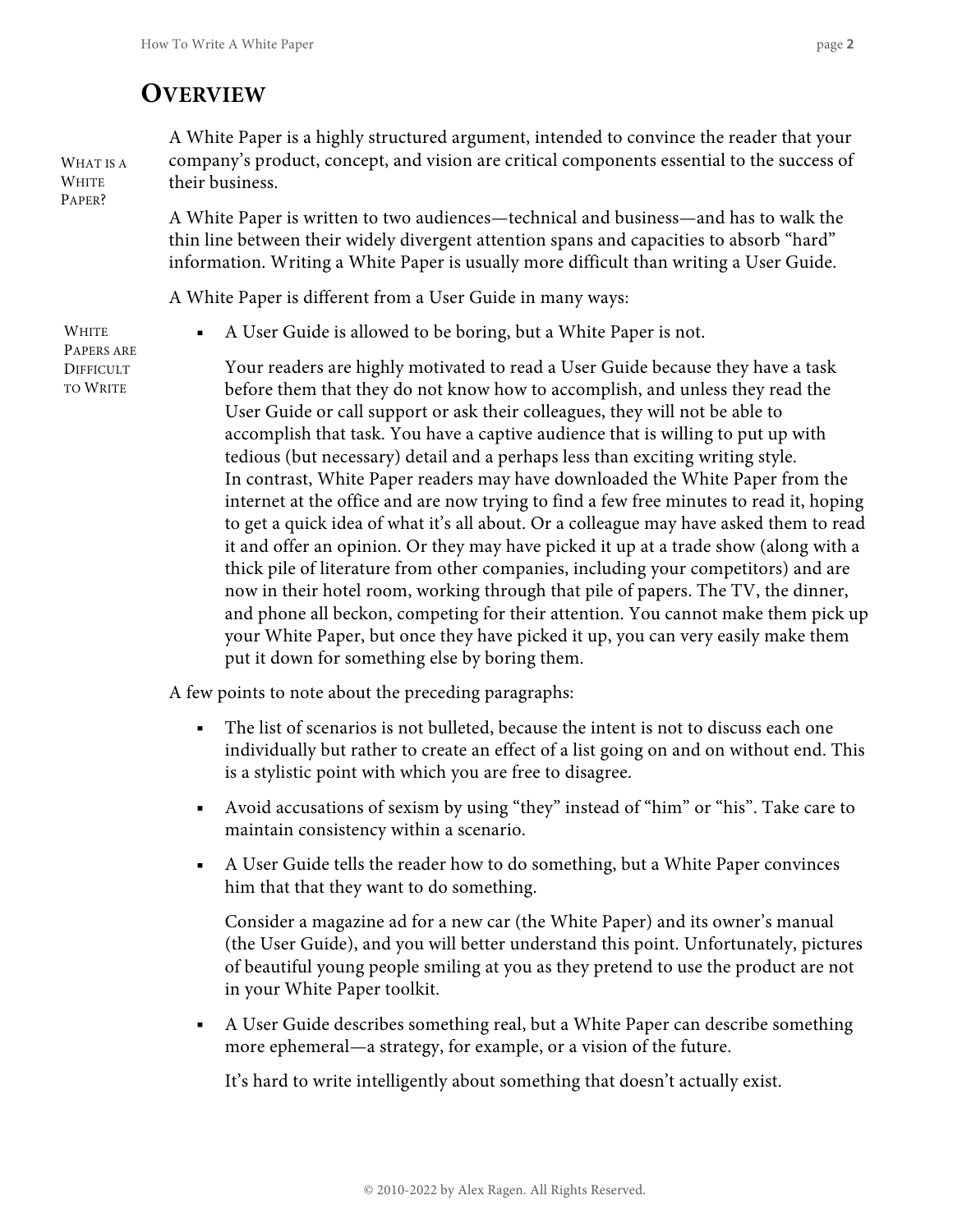# **THE AUDIENCE**

A White Paper has two audiences: business and technical. THE TWO **AUDIENCES** 

#### **BUSINESS**

The businessperson will read the first page (maybe, if you don't bore them half-way through) and possibly scan the rest of the White Paper looking for some familiar warm and fuzzy buzzwords.

The businessperson wants to know what the promised benefits are and will rely on the technical person's judgment about whether the product can actually achieve these benefits. You must get the business message across on that first page, forcefully but subtly.

The businessperson wants to know how much it will cost, but don't talk about prices. Leave that to the salespeople. At this point, talk about cost-effectiveness and return on investment. Don't mention any hard numbers.

Take care not to sprinkle too much fluff on that first page: you will not capture the businessperson and you will alienate the technical person.

# **TECHNICAL**

The engineer will (if you have done a good job) read the whole document and make a sincere effort to understand how the product works and how it achieves the promised benefits, and probably linger longer on diagrams than on text.

The technical person wants to know how it works and how the different parts fit together with each other and with what is already in place, how difficult the product is to actually implement, and will want to see at least an overview of the conversion process (if relevant).

This is a real challenge: to engage the technical person's attention without boring or frightening the businessperson.

# **THE MESSAGES**

Here are the most important messages to get across.

### **YOU HAVE A PROBLEM …**

You have a serious problem, and if you don't solve it quickly, you will be facing the dangerous future unprepared. In fact, you have many problems, not just one. A real nightmare is just around the corner, patiently lying in wait for you, your company and your job. THE MESSAGE

> The world is changing, and your cozy, successful way of doing things is not going to be quite as successful tomorrow, unless you do something very soon. But you cannot do it yourself. The problem is too big, and the whole field is too new for you. You have no experience with these things. There is a new world out there, and you are not ready for it.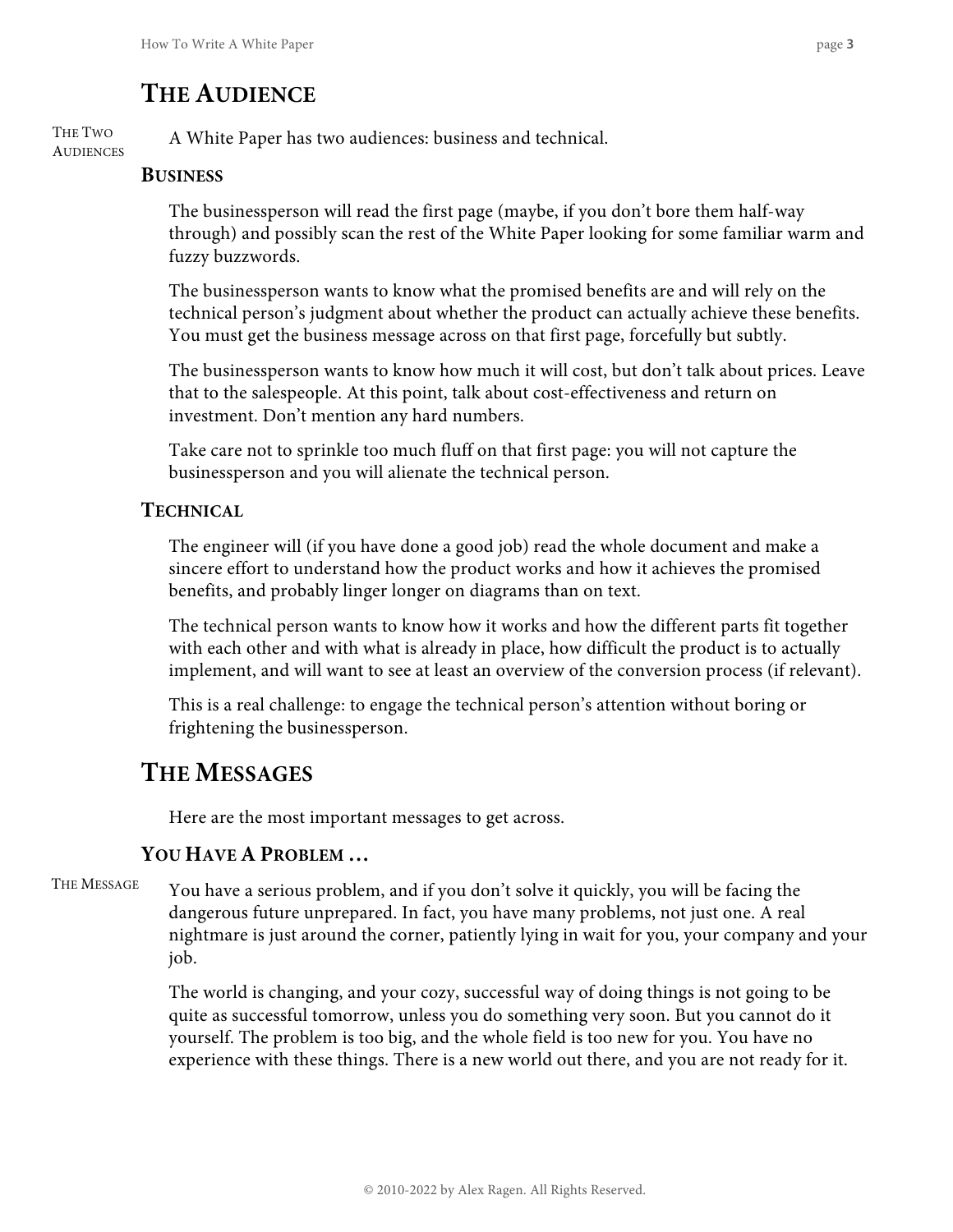# **… AND WE HAVE THE SOLUTION**

But we are ready. We have been thinking about these problems for a long time, and we have the solution to your problem. We can do it quickly. We have the experience you don't have; we have already done it successfully many times. You can try doing it yourself, but you will do a bad job and it will take forever. No offense intended, but we are the ones who really know this subject. You know your business and we know ours.

#### **WHY SHOULD YOU TRUST US?**

You will be safe with us. No one is more qualified than we are; we offer the most sophisticated, advanced, innovative, widely used, tried-and-tested technology in the field.

#### **YOUR COMPETITION IS NOT STANDING STILL**

What do you think your competitors are doing? Do you really think that they are sitting idly by, doing nothing? Call us soon, before it is too late.

### **OF COURSE, WE COMPLY WITH ALL THE STANDARDS**

The product is interoperable with recognized standards and third-party products that strictly adhere to those standards, but our company's proprietary technology provides enhanced benefits that our competitors are unable to provide.



Note: Emphasize "strictly adhere". This suggests to the readers (even if you don't actually say so in so many words) that there are unreliable companies out there who implement standards in a sloppy, dangerous way that will jeopardize their business: stay away from them.

### **FORGET ABOUT OUR SO-CALLED COMPETITORS**

We don't really have any competitors; this message is best delivered by simply ignoring them. So don't say anything about them, unless you can think of something really, really damning to say, but don't mention any names and make sure that whatever you do say is absolutely true and that you won't end up in court for saying it.

# **YOU, THE WRITER**

YOUR SOURCES OF INFORMATION You have two audiences, so you have two sources of information: marketing and technical. You are likely to find that they are alternately helpful and annoying. They will give you a lot of useful and critical information. At the same time, they will also attempt to take ownership of the White Paper, in the sense that they will tend to see it as a tribute to their own genius (the technical people are especially prone to this vice). You must resist them. The White Paper is not a tribute to the cleverness of the solution or to the people who thought of it, but to how well it suits the customer's requirements.

When you interview your sources, you will find that there are some who know exactly what they want, are very focused, think in bulleted lists, answer your questions clearly, never stray from the subject and know when the job is done. People like this are a pleasure to work with.

But you will also encounter another person: Today they know exactly what they want, but tomorrow they will be absolutely sure that the only thing they don't want is what they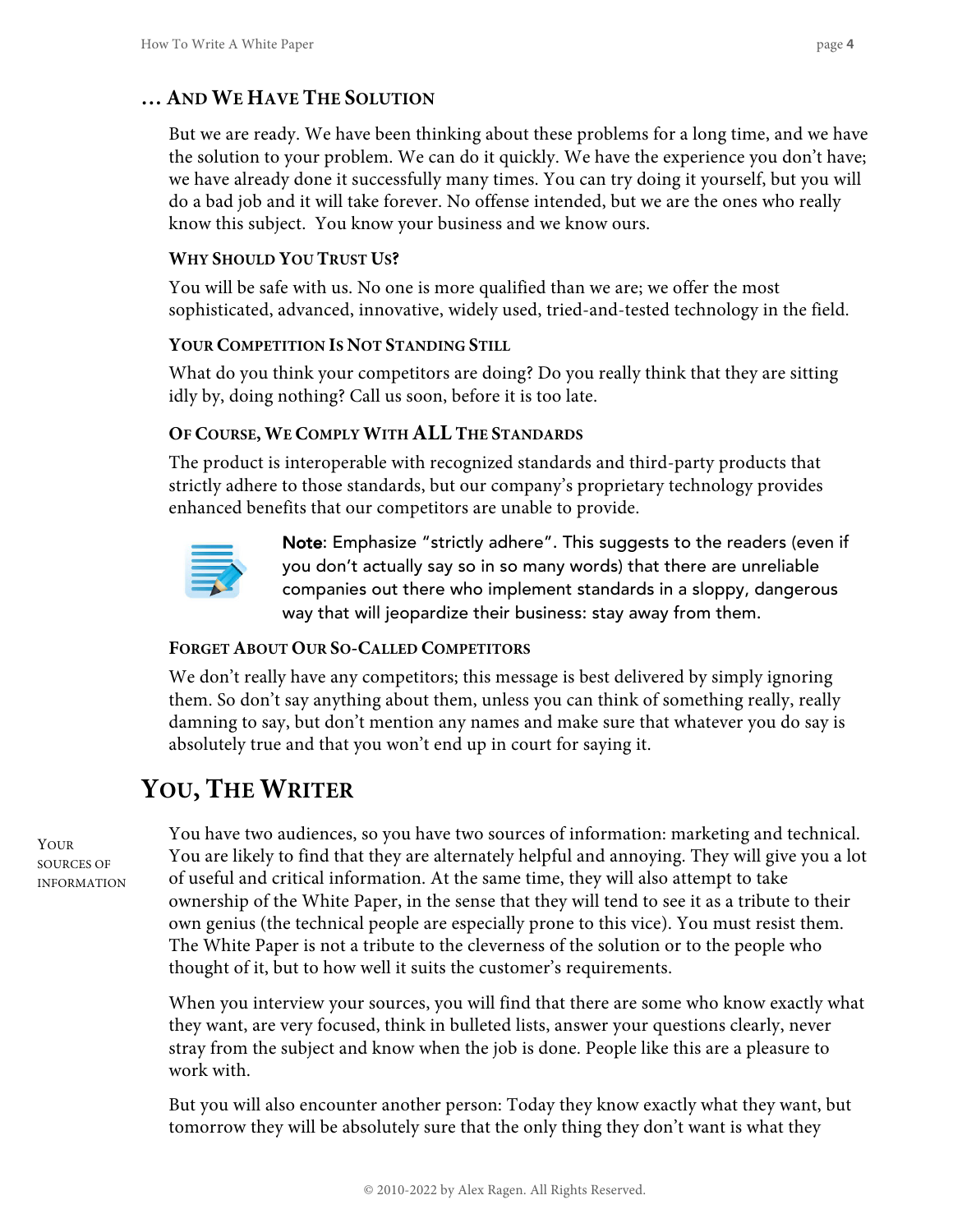wanted yesterday. Their thinking and his words are scattered all over the place: they cannot utter two consecutive meaningful content-rich sentences on the same subject. They are constantly tinkering with and "improving" the text, and they want every sentence on every page to say everything—they don't have the patience to wait for the next sentence. They want you to create structure out of their chaos, and when you do, they tear it down and insists you start again. Unfortunately, you have to work with people like this as well.

### **MARKETING**

The marketing people can help you get a clear idea of:

- what problems the target audience is trying to solve
- whether the readers already know they have a problem, or whether you have to break the news
- the features that any solution "must have"
- why your product has all the "must have" features (and more!), and so solves the problem
- why the competition's products do not have all the "must have" features, and so do not solve the problem

# **TECHNICAL**

The technical people will help you with the mechanics of the solution. They will help you draw the diagrams and describe the processes.

The White Paper must not emphasize the nuts and bolts, but only recognize that they are there, where necessary.

| The technical people will want you to                                           | but you must                                                                                        |
|---------------------------------------------------------------------------------|-----------------------------------------------------------------------------------------------------|
| describe every possible combination of                                          | describe only the most important                                                                    |
| hardware/software/protocol etc.                                                 | ones, and vaguely allude to the others                                                              |
| emphasize in great detail how cleverly                                          | just say that the solution is efficient                                                             |
| they have solved the incredibly complex                                         | and easy to implement-don't bore                                                                    |
| engineering problems                                                            | the reader with the details                                                                         |
| repeat all the virtues of the solution<br>whenever you mention even one of them | never be overtly repetitive, but try to<br>deliver the message in a subtle and<br>non-intrusive way |

#### **PLAIN APPEARANCE**

THE FORMAT A White Paper is simply formatted and printed. It is meant to look like an internal engineering report. No colors, no fancy graphics, no razzle-dazzle. Its plain appearance is a signal that it is a serious document for serious people.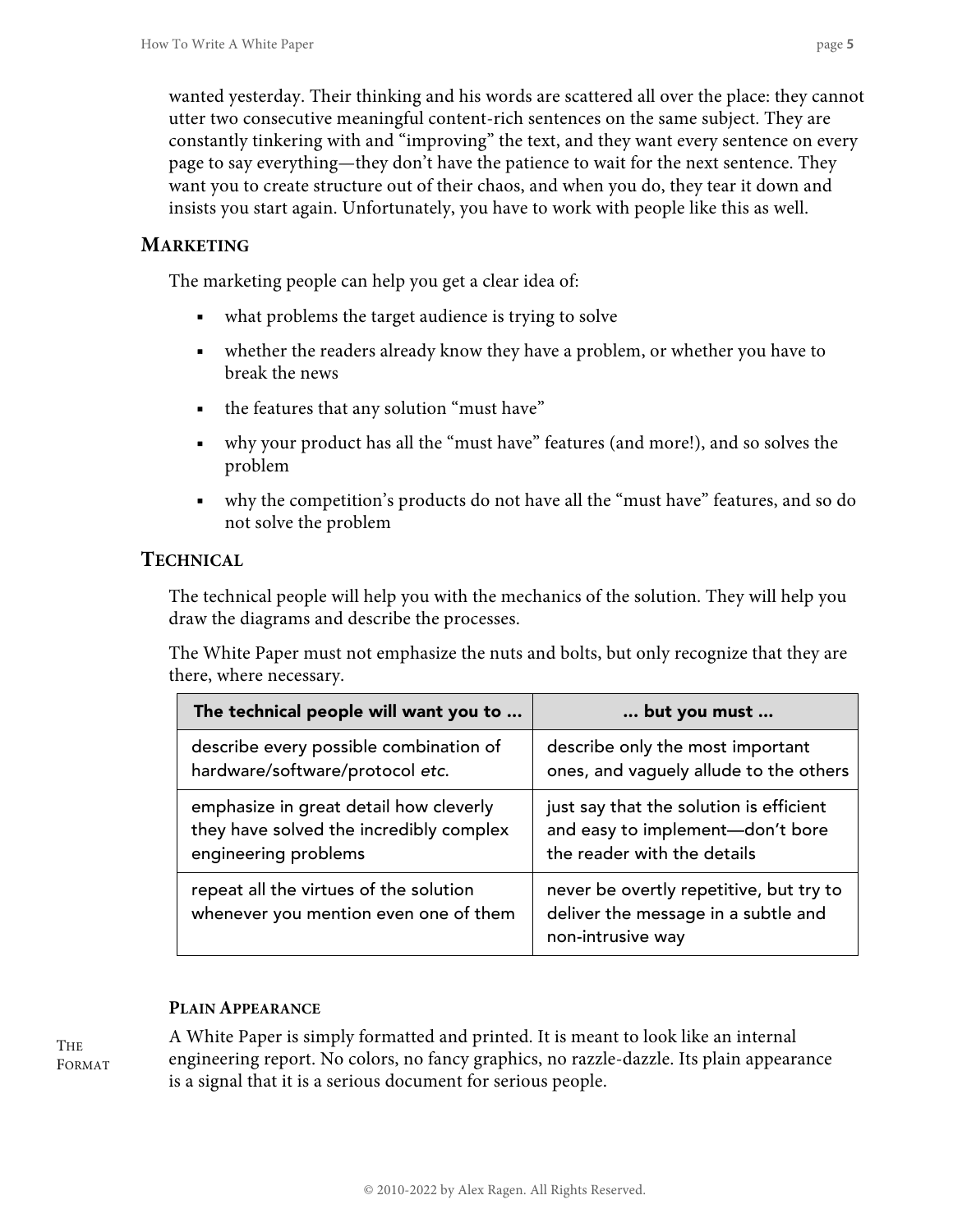#### **FONTS**

Use a simple (non-decorative) font which clearly distinguishes between:

- § o / O (lower- and upper-case "oh") and 0 (zero)
- § I (upper-case "I") and l (lower-case "el")
- $\blacksquare$  1 (one) and l (lower-case "el")

#### **SIDE HEADS**

Use side heads when you can. They let you present both the structure and the body of the White Paper on the same page. Many of the people reading the White Paper will be skimming the side heads, looking for something that interests them. Help them find what they are looking for and what you want them to read.

#### **DIAGRAMS**

Use these whenever you have a good excuse to do so, especially when talking about specific equipment or network configurations that are hard to visualize only from text. A diagram should always add information that is not already in the text.

#### **BULLETED LISTS**

Use bulleted lists liberally. They are a very effective tool for imparting emphasis and structure, and because bulleted lists are a major feature of every Power Point presentation, you can be sure the reader will copy your bulleted lists when he prepares his own presentation (in effect allowing you to establish the "rules of the game").

#### **TABLES**

Use tables sparingly. They give a document a heavy, "burdened with a lot of boring detail" look, but they are sometimes the best tool at hand.

#### **WRITING STYLE**

Keep it serious and to the point. Keep it short. Be interesting and always informative. Don't repeat things, except in a very subtle way. Remember that in every sentence you must accomplish two tasks:

- convey new information
- convince the reader to go on to the next sentence

#### **HUMOR**

Don't try to be funny. Your readers will not be expecting humor, so it will probably fall flat and worse, confuse. Also, humor doesn't travel well across cultures. You may end up being offensive when you thought you were being cute.

#### **FOOTNOTES**

Don't. Footnotes frighten people. Use them in documents you don't really want anybody to read (like your PhD thesis), but not in your White Papers.